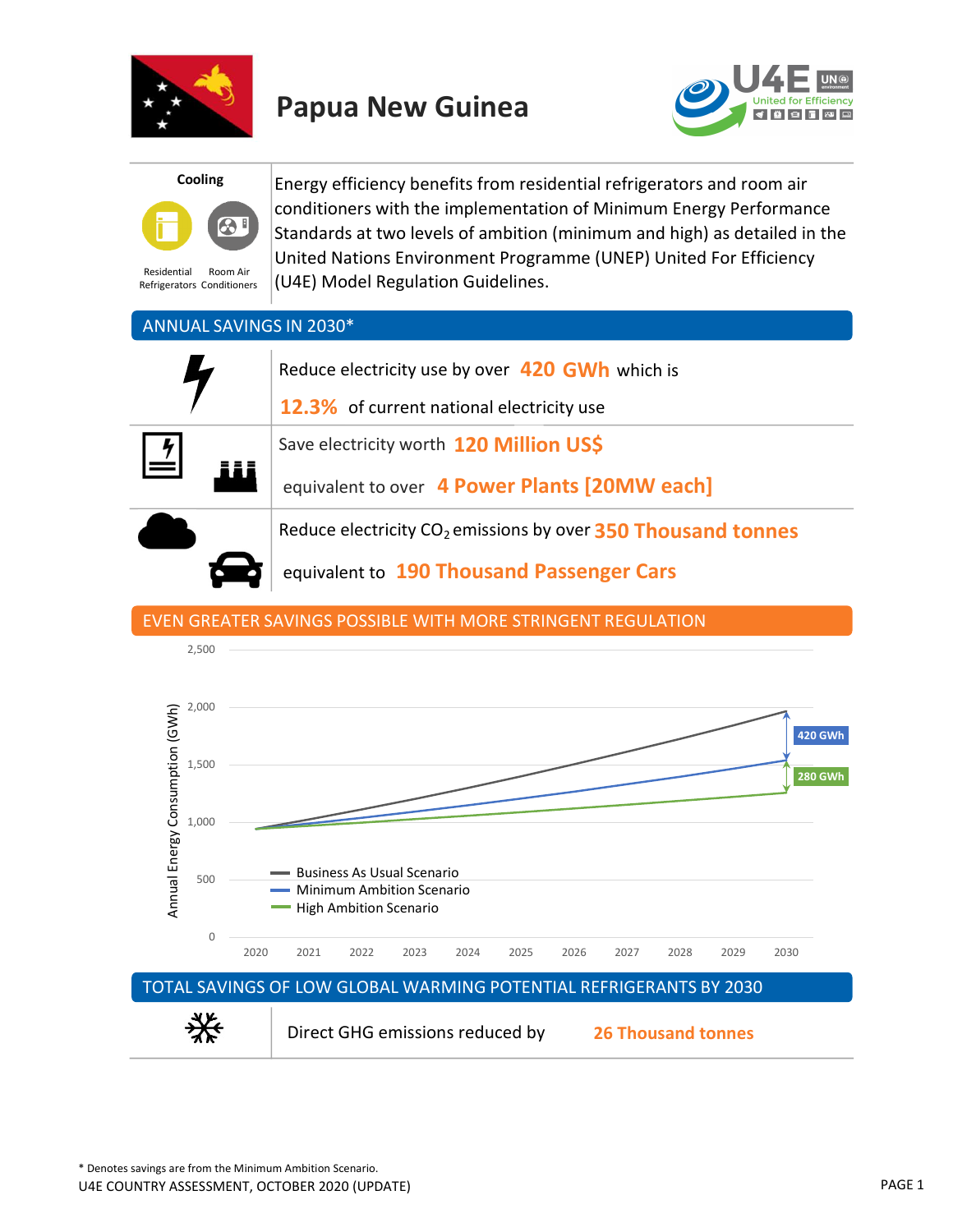## DETAILED BENEFITS



#### ANNUAL SAVINGS IN 2025, 2030 AND 2040\*

|                           |                                            | <b>Residential Refrigerators</b> |      |      | $\Theta$<br><b>Room Air Conditioners</b> |      |      |  |
|---------------------------|--------------------------------------------|----------------------------------|------|------|------------------------------------------|------|------|--|
|                           |                                            | 2025                             | 2030 | 2040 | 2025                                     | 2030 | 2040 |  |
|                           | <b>Electricity (GWh)</b>                   | 31                               | 71   | 160  | 160                                      | 360  | 730  |  |
| $\frac{1}{\sqrt{2}}$<br>= | <b>Electricity Bills</b><br>(Million US\$) | 9.0                              | 21   | 47   | 47                                       | 100  | 210  |  |
|                           | <b>CO2 Emissions</b><br>(Thousand tonnes)  | 25                               | 58   | 130  | 130                                      | 290  | 600  |  |

### CUMULATIVE SAVINGS BY 2030 AND 2040\*

|        |                                            | <b>Residential Refrigerators</b> |      |  | $\bigcirc$<br><b>Room Air Conditioners</b> |       |  |
|--------|--------------------------------------------|----------------------------------|------|--|--------------------------------------------|-------|--|
|        |                                            | 2030                             | 2040 |  | 2030                                       | 2040  |  |
|        | Electricity (TWh)                          | 0.4                              | 1.6  |  | 1.9                                        | 7.6   |  |
| 4<br>= | <b>Electricity Bills</b><br>(Million US\$) | 100                              | 460  |  | 540                                        | 2,200 |  |
|        | <b>CO2 Emissions</b><br>(Million tonnes)   | 0.3                              | 1.3  |  | 1.5                                        | 6.3   |  |

### CONTRIBUTION TO CUMULATIVE ELECTRICITY USE BY 2040



Cumulative electricity use from each product (TWh)

 $\blacksquare$  Residential refrigerators  $\blacksquare$  Room air conditoners